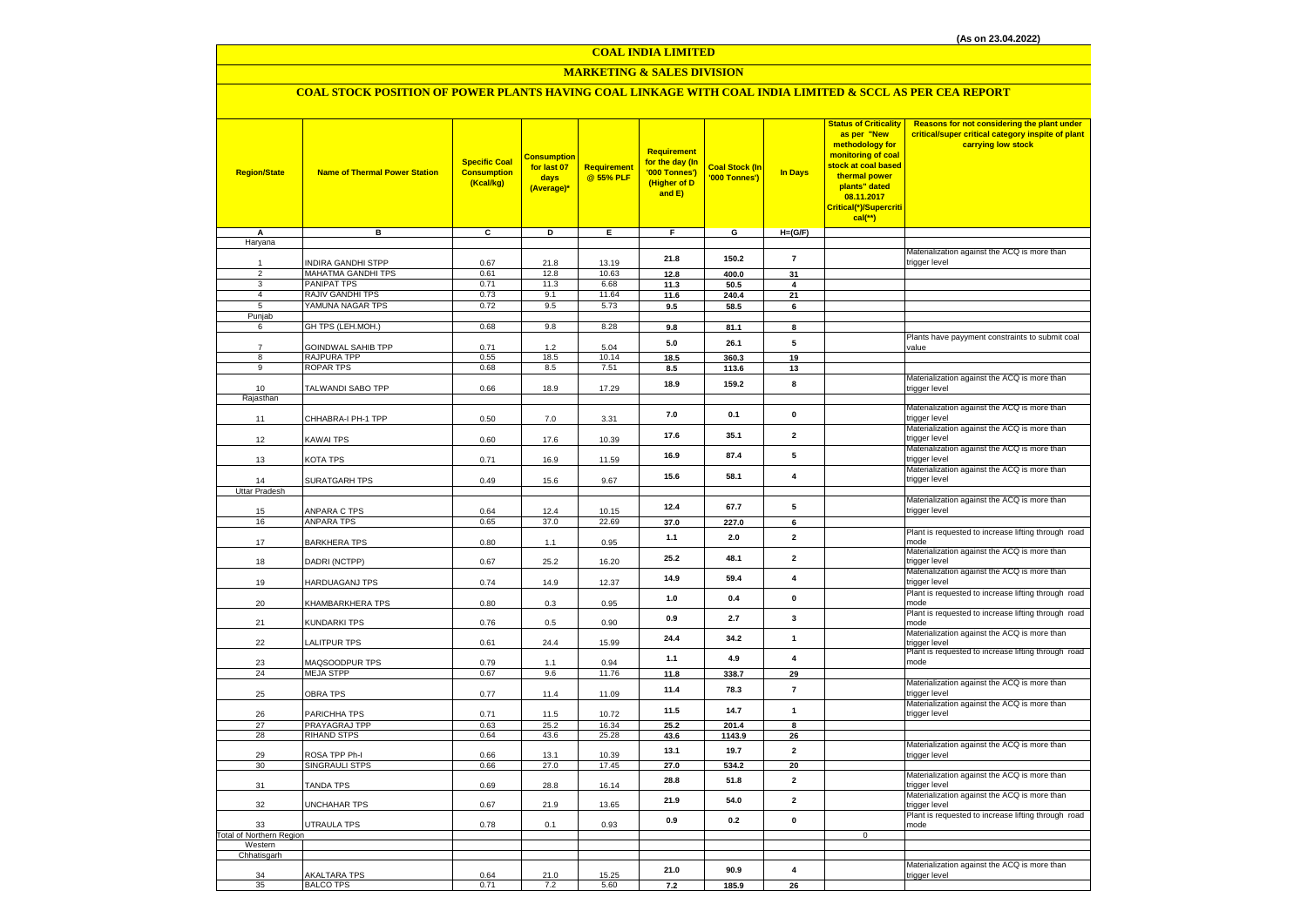#### **COAL INDIA LIMITED**

### **MARKETING & SALES DIVISION**

## **COAL STOCK POSITION OF POWER PLANTS HAVING COAL LINKAGE WITH COAL INDIA LIMITED & SCCL AS PER CEA REPORT**

| <b>Region/State</b> | <b>Name of Thermal Power Station</b> | <b>Specific Coal</b><br><b>Consumption</b><br>(Kcal/kg) | <b>Consumption</b><br>for last 07<br>days<br>(Average) | <b>Requirement</b><br>@ 55% PLF | <b>Requirement</b><br>for the day (In<br>'000 Tonnes')<br>(Higher of D<br>and E) | <b>Coal Stock (In</b><br>'000 Tonnes') | <b>In Days</b>                   | <b>Status of Criticality</b><br>as per "New<br>methodology for<br>monitoring of coal<br>stock at coal based<br>thermal power<br>plants" dated<br>08.11.2017<br>Critical(*)/Supercriti<br>cal(**) | Reasons for not considering the plant under<br>critical/super critical category inspite of plant<br>carrying low stock |
|---------------------|--------------------------------------|---------------------------------------------------------|--------------------------------------------------------|---------------------------------|----------------------------------------------------------------------------------|----------------------------------------|----------------------------------|--------------------------------------------------------------------------------------------------------------------------------------------------------------------------------------------------|------------------------------------------------------------------------------------------------------------------------|
| A                   | в                                    | $\overline{c}$                                          | Þ                                                      | E.                              | F.                                                                               | G                                      | $H=(G/F)$                        |                                                                                                                                                                                                  |                                                                                                                        |
| 36                  | <b>BANDAKHAR TPP</b>                 | 0.71                                                    | 4.6                                                    | 2.81                            | 4.6                                                                              | 16.2                                   | $\mathbf{3}$                     |                                                                                                                                                                                                  | Materialization against the ACQ is more than<br>trigger level                                                          |
| 37                  | <b>BARADARHA TPS</b>                 | 0.77                                                    | 20.3                                                   | 12.25                           | 20.3                                                                             | 276.1                                  | 14                               |                                                                                                                                                                                                  |                                                                                                                        |
| 38                  | <b>BHILAI TPS</b>                    | 0.76                                                    | 8.4                                                    | 5.01                            | 8.4                                                                              | 126.7                                  | 15                               |                                                                                                                                                                                                  |                                                                                                                        |
|                     |                                      |                                                         |                                                        |                                 |                                                                                  |                                        | $\overline{4}$                   |                                                                                                                                                                                                  | Materialization against the ACQ is more than                                                                           |
| 39                  | <b>BINJKOTE TPP</b>                  | 0.75                                                    | 0.0                                                    | 5.95                            | $6.0\,$                                                                          | 25.1                                   |                                  |                                                                                                                                                                                                  | trigger level                                                                                                          |
| 40                  | <b>DSPM TPS</b>                      | 0.69                                                    | 8.9                                                    | 4.56                            | 8.9                                                                              | 85.0                                   | 10                               |                                                                                                                                                                                                  |                                                                                                                        |
| 41<br>42            | <b>KORBA STPS</b>                    | 0.67                                                    | 38.8                                                   | 22.94                           | 38.8                                                                             | 560.8                                  | 14                               |                                                                                                                                                                                                  |                                                                                                                        |
| 43                  | KORBA-WEST TPS<br><b>LARA TPP</b>    | 0.78<br>0.66                                            | 20.2<br>26.5                                           | 13.79<br>13.92                  | 20.2                                                                             | 224.4                                  | 11<br>14                         |                                                                                                                                                                                                  |                                                                                                                        |
|                     |                                      |                                                         |                                                        |                                 | 26.5                                                                             | 380.4                                  |                                  |                                                                                                                                                                                                  | Materialization against the ACQ is more than                                                                           |
| 44                  | NAWAPARA TPP                         | 0.79                                                    | 0.0                                                    | 6.28                            | 6.3                                                                              | 10.7                                   | $\overline{2}$                   |                                                                                                                                                                                                  | trigger level                                                                                                          |
|                     |                                      |                                                         |                                                        |                                 | 5.2                                                                              | 28.4                                   | 5                                |                                                                                                                                                                                                  | Supply restricted considering high stock at their                                                                      |
| 45                  | PATHADI TPP                          | 0.65                                                    | 4.9                                                    | 5.18                            |                                                                                  |                                        |                                  |                                                                                                                                                                                                  | end                                                                                                                    |
| 46                  | <b>SIPAT STPS</b>                    | 0.68                                                    | 29.2                                                   | 26.62                           | 29.2                                                                             | 576.0                                  | 20                               |                                                                                                                                                                                                  |                                                                                                                        |
| 47                  | TAMNAR TPP                           | 0.84                                                    | 33.4                                                   | 26.52                           | 33.4                                                                             | 141.9                                  | $\overline{\mathbf{4}}$          |                                                                                                                                                                                                  | Materialization against the ACQ is more than<br>trigger level                                                          |
|                     |                                      |                                                         |                                                        |                                 |                                                                                  |                                        |                                  |                                                                                                                                                                                                  | Materialization against the ACQ is more than                                                                           |
| 48                  | UCHPINDA TPP                         | 0.75                                                    | 21.4                                                   | 14.22                           | 21.4                                                                             | 132.4                                  | 6                                |                                                                                                                                                                                                  | trigger level                                                                                                          |
| Gujarat             |                                      |                                                         |                                                        |                                 |                                                                                  |                                        |                                  |                                                                                                                                                                                                  |                                                                                                                        |
|                     |                                      |                                                         |                                                        |                                 | 8.4                                                                              | 103.3                                  | 12                               |                                                                                                                                                                                                  | Materialization against the ACQ is more than                                                                           |
| 49                  | <b>GANDHI NAGAR TPS</b>              | 0.69                                                    | 8.4                                                    | 5.71                            |                                                                                  |                                        |                                  |                                                                                                                                                                                                  | trigger level                                                                                                          |
| 50                  | SABARMATI (D-F STATIONS)             | 0.57                                                    | 4.8                                                    | 2.74                            | 4.8                                                                              | 23.4                                   | #REF!                            |                                                                                                                                                                                                  | Materialization against the ACQ is more than                                                                           |
| 51                  | UKAI TPS                             | 0.67                                                    | 14.7                                                   | 9.85                            | 14.7                                                                             | 54.4                                   | $\overline{4}$                   |                                                                                                                                                                                                  | trigger level                                                                                                          |
|                     |                                      |                                                         |                                                        |                                 |                                                                                  |                                        |                                  |                                                                                                                                                                                                  | Materialization against the ACQ is more than                                                                           |
| 52                  | <b>WANAKBORI TPS</b>                 | 0.67                                                    | 30.4                                                   | 20.22                           | 30.4                                                                             | 177.8                                  | 6                                |                                                                                                                                                                                                  | trigger level                                                                                                          |
| Madhya Pradesh      |                                      |                                                         |                                                        |                                 |                                                                                  |                                        |                                  |                                                                                                                                                                                                  |                                                                                                                        |
| 53                  | AMARKANTAK EXT TPS                   | 0.65                                                    | 3.1                                                    | 1.80                            | 3.1                                                                              | 49.7                                   | 16                               |                                                                                                                                                                                                  |                                                                                                                        |
| 54                  | <b>ANUPPUR TPP</b>                   | 0.65                                                    | 16.9                                                   | 10.31                           | 16.9                                                                             | 316.0                                  | 19                               |                                                                                                                                                                                                  |                                                                                                                        |
| 55                  | <b>BINA TPS</b>                      | 0.74                                                    | 6.2                                                    | 4.88                            | 6.2                                                                              | 33.6                                   | 5                                |                                                                                                                                                                                                  | Materialization against the ACQ is more than<br>trigger level                                                          |
|                     |                                      |                                                         |                                                        |                                 |                                                                                  |                                        |                                  |                                                                                                                                                                                                  | Materialization against the ACQ is more than                                                                           |
| 56                  | <b>GADARWARA TPP</b>                 | 0.66                                                    | 23.7                                                   | 13.93                           | 23.7                                                                             | 50.1                                   | $\overline{\mathbf{2}}$          |                                                                                                                                                                                                  | trigger level                                                                                                          |
|                     |                                      |                                                         |                                                        |                                 | 10.4                                                                             | 185.3                                  | 18                               |                                                                                                                                                                                                  | Materialization against the ACQ is more than                                                                           |
| 57                  | KHARGONE STPP                        | 0.60                                                    | 7.5                                                    | 10.45                           |                                                                                  |                                        |                                  |                                                                                                                                                                                                  | trigger level                                                                                                          |
| 58<br>59            | SANJAY GANDHI TPS<br>SATPURA TPS     | 0.82<br>0.67                                            | 14.6<br>7.5                                            | 14.57<br>11.79                  | 14.6<br>11.8                                                                     | 32.5                                   | $\overline{2}$<br>$\overline{4}$ |                                                                                                                                                                                                  | Non payment of dues<br>Non Payment of Dues                                                                             |
|                     |                                      |                                                         |                                                        |                                 |                                                                                  | 52.4                                   |                                  |                                                                                                                                                                                                  | Materialization against the ACQ is more than                                                                           |
| 60                  | <b>SEIONI TPP</b>                    | 0.64                                                    | 10.3                                                   | 5.06                            | 10.3                                                                             | 19.2                                   | $\overline{2}$                   |                                                                                                                                                                                                  | trigger level                                                                                                          |
| 61                  | SHREE SINGAJI TPP                    | 0.71                                                    | 31.4                                                   | 23.50                           | 31.4                                                                             | 156.6                                  | $5\overline{5}$                  |                                                                                                                                                                                                  | Non Payment of Dues                                                                                                    |
| 62                  | <b>VINDHYACHAL STPS</b>              | 0.69                                                    | 63.0                                                   | 43.60                           | 63.0                                                                             | 1638.9                                 | 26                               |                                                                                                                                                                                                  |                                                                                                                        |
| Maharashtra         |                                      |                                                         |                                                        |                                 |                                                                                  |                                        |                                  |                                                                                                                                                                                                  |                                                                                                                        |
| 63                  | <b>AMRAVATI TPS</b>                  | 0.62                                                    | 20.4                                                   | 11.07                           | 20.4                                                                             | 71.7                                   | 4                                |                                                                                                                                                                                                  | Materialization against the ACQ is more than<br>trigger level                                                          |
| 64                  | <b>BHUSAWAL TPS</b>                  | 0.72                                                    | 18.7                                                   | 11.44                           | 18.7                                                                             | 18.1                                   | $\mathbf{1}$                     |                                                                                                                                                                                                  | Non payment of dues                                                                                                    |
| 65                  | <b>BUTIBORI TPP</b>                  | 0.67                                                    | 0.0                                                    | 5.31                            | 5.3                                                                              | 59.7                                   | 11                               |                                                                                                                                                                                                  |                                                                                                                        |
| 66                  | CHANDRAPUR(MAHARASHTRA) STPS         | 0.78                                                    | 40.7                                                   | 30.17                           | 40.7                                                                             | 281.4                                  | $\overline{7}$                   |                                                                                                                                                                                                  | Non payment of dues                                                                                                    |
|                     |                                      |                                                         |                                                        |                                 | 6.0                                                                              | $1.2$                                  | $\mathbf 0$                      |                                                                                                                                                                                                  | Materialization against the ACQ is more than                                                                           |
| 67                  | DAHANU TPS                           | 0.62                                                    | 6.0                                                    | 4.09                            |                                                                                  |                                        |                                  |                                                                                                                                                                                                  | trigger level                                                                                                          |
| 68                  | DHARIWAL TPP                         | 0.67                                                    | 8.2                                                    | 5.34                            | 8.2                                                                              | 61.8                                   | 8                                |                                                                                                                                                                                                  | Materialization against the ACQ is more than<br>trigger level                                                          |
|                     |                                      |                                                         |                                                        |                                 |                                                                                  |                                        |                                  |                                                                                                                                                                                                  | Materialization against the ACQ is more than                                                                           |
| 69                  | <b>GMR WARORA TPS</b>                | 0.67                                                    | 8.8                                                    | 5.29                            | 8.8                                                                              | 49.4                                   | 6                                |                                                                                                                                                                                                  | trigger level                                                                                                          |
|                     |                                      |                                                         |                                                        |                                 |                                                                                  |                                        |                                  |                                                                                                                                                                                                  | Materialization against the ACQ is more than                                                                           |
| 70                  | KHAPARKHEDA TPS                      | 0.89                                                    | 20.9                                                   | 15.72                           | 20.9                                                                             | 108.9                                  | 5                                |                                                                                                                                                                                                  | trigger level                                                                                                          |
| 71                  | <b>KORADI TPS</b>                    | 0.76                                                    | 25.7                                                   | 22.08                           | 25.7                                                                             | 73.8                                   | 3                                |                                                                                                                                                                                                  | Non payment of dues                                                                                                    |
| 72                  | MAUDA TPS                            | 0.70                                                    | 31.3                                                   | 21.29                           | 31.3                                                                             | 73.5                                   | $\mathbf{2}$                     |                                                                                                                                                                                                  | Materialization against the ACQ is more than<br>trigger level                                                          |
| 73                  | <b>NASIK TPS</b>                     | 0.81                                                    | 5.5                                                    | 6.72                            | 6.7                                                                              | 15.3                                   | $\overline{2}$                   |                                                                                                                                                                                                  | Non payment of dues                                                                                                    |
| 74                  | <b>PARAS TPS</b>                     | 0.74                                                    | 7.8                                                    | 4.90                            | 7.8                                                                              | 15.6                                   | $\overline{\mathbf{2}}$          |                                                                                                                                                                                                  | Non payment of dues                                                                                                    |
| 75                  | <b>PARLITPS</b>                      | 0.67                                                    | 9.5                                                    | 6.65                            | 9.5                                                                              | 52.1                                   | 5                                |                                                                                                                                                                                                  | Non payment of dues                                                                                                    |
|                     |                                      |                                                         |                                                        |                                 | 17.2                                                                             | 65.6                                   | 4                                |                                                                                                                                                                                                  | Materialization against the ACQ is more than                                                                           |
| 76                  | SOLAPUR STPS                         | 0.56                                                    | 17.2                                                   | 9.73                            |                                                                                  |                                        |                                  |                                                                                                                                                                                                  | trigger level                                                                                                          |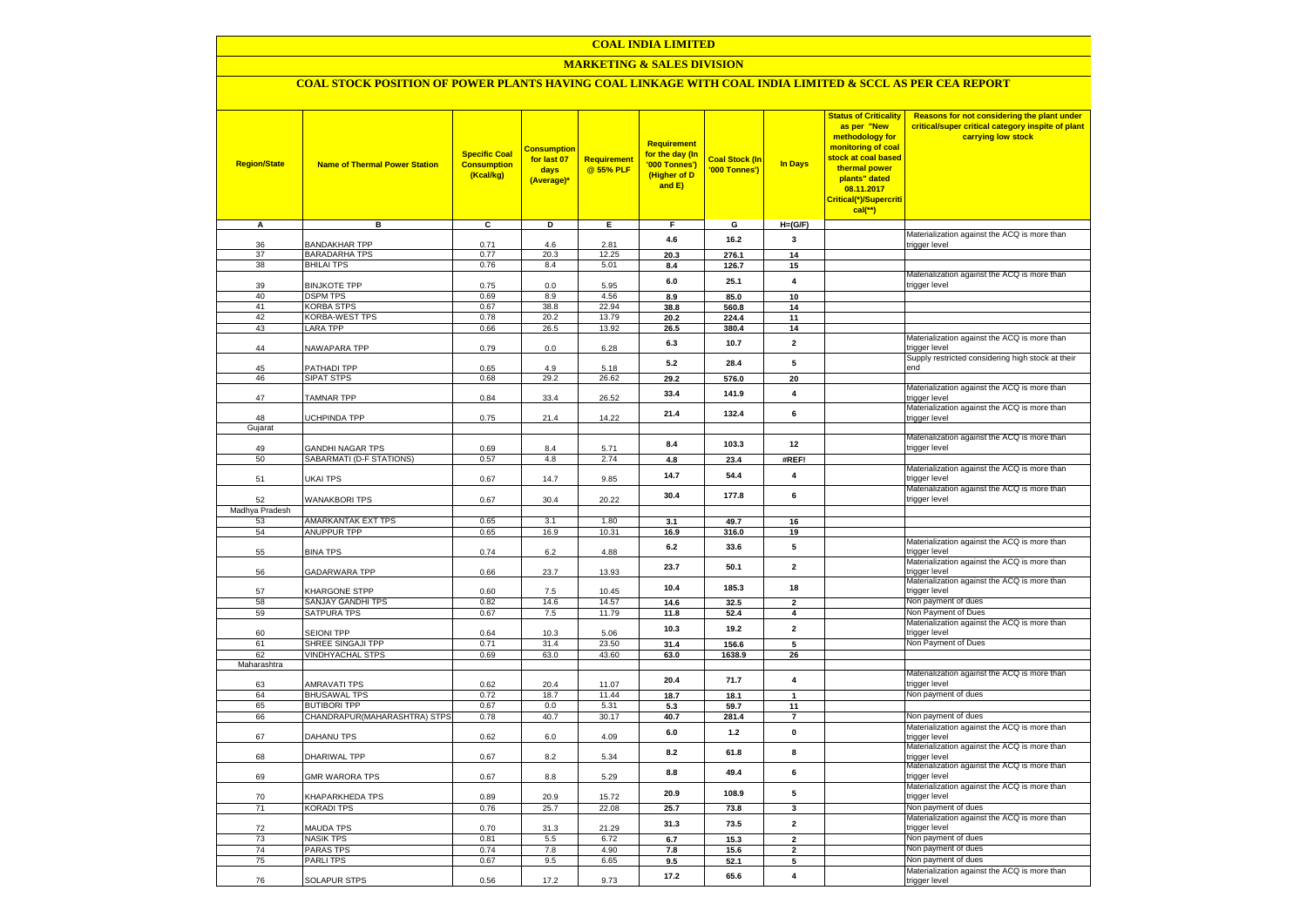### **COAL INDIA LIMITED**

### **MARKETING & SALES DIVISION**

# **COAL STOCK POSITION OF POWER PLANTS HAVING COAL LINKAGE WITH COAL INDIA LIMITED & SCCL AS PER CEA REPORT**

| <b>Region/State</b>             | <b>Name of Thermal Power Station</b> | <b>Specific Coal</b><br><b>Consumption</b><br>(Kcal/kg) | <b>Consumption</b><br>for last 07<br>days<br>(Average)* | Requirement<br>@ 55% PLF | <b>Requirement</b><br>for the day (In<br>'000 Tonnes')<br>(Higher of D<br>and E) | <b>Coal Stock (In</b><br>'000 Tonnes') | <b>In Days</b>          | <b>Status of Criticality</b><br>as per "New<br>methodology for<br>monitoring of coal<br>stock at coal based<br>thermal power<br>plants" dated<br>08.11.2017<br>Critical(*)/Supercriti<br>cal(**) | Reasons for not considering the plant under<br>critical/super critical category inspite of plant<br>carrying low stock |
|---------------------------------|--------------------------------------|---------------------------------------------------------|---------------------------------------------------------|--------------------------|----------------------------------------------------------------------------------|----------------------------------------|-------------------------|--------------------------------------------------------------------------------------------------------------------------------------------------------------------------------------------------|------------------------------------------------------------------------------------------------------------------------|
| A                               | в                                    | C                                                       | D                                                       | Е.                       | F.                                                                               | G                                      | $H=(G/F)$               |                                                                                                                                                                                                  |                                                                                                                        |
| 77                              | <b>TIRORA TPS</b>                    | 0.66                                                    | 41.0                                                    | 28.73                    | 41.0                                                                             | 203.0                                  | 5                       |                                                                                                                                                                                                  | Materialization against the ACQ is more than<br>trigger level                                                          |
| 78                              | WARDHA WARORA TPP                    | 0.66                                                    | 3.9                                                     | 4.71                     | 4.7                                                                              | 136.6                                  | 29                      |                                                                                                                                                                                                  |                                                                                                                        |
| <b>Total of Western Region</b>  |                                      |                                                         |                                                         |                          |                                                                                  |                                        |                         | $\mathbf 0$                                                                                                                                                                                      |                                                                                                                        |
| Southern<br>Andhra Pradesh      |                                      |                                                         |                                                         |                          |                                                                                  |                                        |                         |                                                                                                                                                                                                  |                                                                                                                        |
| 79                              | DAMODARAM SANJEEVAIAH TPS            | 0.66                                                    | 9.6                                                     | 13.85                    | 13.8                                                                             | 127.2                                  | 9                       |                                                                                                                                                                                                  | Materialization against the ACQ is more than<br>trigger level                                                          |
| 80                              | Dr. N.TATA RAO TPS                   | 0.77                                                    | 28.6                                                    | 17.90                    | 28.6                                                                             | 60.4                                   | $\overline{\mathbf{2}}$ |                                                                                                                                                                                                  | Materialization against the ACQ is more than<br>trigger level                                                          |
| 81                              | PAINAMPURAM TPP                      | 0.59                                                    | 13.5                                                    | 10.21                    | 13.5                                                                             | 108.5                                  | 8                       |                                                                                                                                                                                                  | Materialization against the ACQ is more than<br>trigger level                                                          |
| 82                              | RAYALASEEMA TPS                      | 0.76                                                    | 20.4                                                    | 16.60                    | 20.4                                                                             | 47.8                                   | $\mathbf{2}$            |                                                                                                                                                                                                  | Materialization against the ACQ is more than<br>trigger level                                                          |
| 83                              | SIMHADRI                             | 0.78                                                    | 29.3                                                    | 20.54                    | 29.3                                                                             | 188.5                                  | 6                       |                                                                                                                                                                                                  | Materialization against the ACQ is more than<br>trigger level<br>Materialization against the ACQ is more than          |
| 84                              | <b>SGPL TPP</b>                      | 0.53                                                    | 16.3                                                    | 9.26                     | 16.3                                                                             | 16.5                                   | $\mathbf{1}$            |                                                                                                                                                                                                  | trigger level                                                                                                          |
| 85                              | VIZAG TPP                            | 0.67                                                    | 8.8                                                     | 9.20                     | 9.2                                                                              | 53.0                                   | 6                       |                                                                                                                                                                                                  |                                                                                                                        |
| Karnataka                       |                                      |                                                         |                                                         |                          |                                                                                  |                                        |                         |                                                                                                                                                                                                  |                                                                                                                        |
| 86                              | <b>BELLARY TPS</b>                   | 0.63                                                    | 13.0                                                    | 14.23                    | 14.2                                                                             | 89.0                                   | 6                       |                                                                                                                                                                                                  | Materialization against the ACQ is more than<br>trigger level<br>Materialization against the ACQ is more than          |
| 87                              | KUDGI STPP                           | 0.63                                                    | 22.2                                                    | 19.90                    | 22.2                                                                             | 63.6                                   | $\mathbf{3}$            |                                                                                                                                                                                                  | trigger level<br>Materialization against the ACQ is more than                                                          |
| 88                              | RAICHUR TPS                          | 0.66                                                    | 12.0                                                    | 14.98                    | 15.0                                                                             | 100.0                                  | $\overline{7}$          |                                                                                                                                                                                                  | trigger level<br>Materialization against the ACQ is more than                                                          |
| 89<br><b>Tamil Nadu</b>         | YERMARUS TPP                         | 0.62                                                    | 15.0                                                    | 13.09                    | 15.0                                                                             | 62.1                                   | $\overline{\mathbf{4}}$ |                                                                                                                                                                                                  | trigger level                                                                                                          |
| 90                              | METTUR TPS                           | 0.81                                                    | 12.4                                                    | 8.98                     | 12.4                                                                             | 12.9                                   | $\mathbf{1}$            |                                                                                                                                                                                                  | Materialization against the ACQ is more than<br>trigger level                                                          |
| 91                              | METTUR TPS - II                      | 0.78                                                    | 7.9                                                     | 6.16                     | 7.9                                                                              | 17.4                                   | $\mathbf{2}$            |                                                                                                                                                                                                  | Materialization against the ACQ is more than<br>trigger level                                                          |
| 92                              | NORTH CHENNAI TPS                    | 0.82                                                    | 29.7                                                    | 19.78                    | 29.7                                                                             | 68.9                                   | $\overline{\mathbf{2}}$ |                                                                                                                                                                                                  | Materialization against the ACQ is more than<br>trigger level                                                          |
| 93                              | <b>TUTICORIN TPS</b>                 | 0.96                                                    | 12.7                                                    | 13.31                    | 13.3                                                                             | 10.5                                   | $\mathbf{1}$            |                                                                                                                                                                                                  | Materialization against the ACQ is more than<br>trigger level                                                          |
| 94                              | <b>VALLUR TPP</b>                    | 0.72                                                    | 24.0                                                    | 14.26                    | 24.0                                                                             | 131.5                                  | 5                       |                                                                                                                                                                                                  | Materialization against the ACQ is more than<br>trigger level                                                          |
| Telangana<br>95                 | <b>BHADRADRI TPP</b>                 | 0.69                                                    | 12.6                                                    | 9.83                     | 12.6                                                                             | 71.1                                   | 6                       |                                                                                                                                                                                                  |                                                                                                                        |
| 96                              | <b>KAKATIYA TPS</b>                  | 0.57                                                    | 14.6                                                    | 8.33                     | 14.6                                                                             | 130.9                                  | 9                       |                                                                                                                                                                                                  |                                                                                                                        |
| 97                              | KOTHAGUDEM TPS (NEW)                 | 0.64                                                    | 14.7                                                    | 8.46                     | 14.7                                                                             | 105.7                                  | $\overline{7}$          |                                                                                                                                                                                                  |                                                                                                                        |
| 98                              | KOTHAGUDEM TPS (STAGE-7)             | 0.50                                                    | 3.3                                                     | 5.23                     | 5.2                                                                              | 59.7                                   | 11                      |                                                                                                                                                                                                  |                                                                                                                        |
| 99<br>100                       | RAMAGUNDEM STPS<br>RAMAGUNDEM-B TPS  | 0.62<br>0.77                                            | 35.2<br>0.2                                             | 21.33<br>0.64            | 35.2<br>0.6                                                                      | 163.6<br>15.4                          | 5<br>24                 |                                                                                                                                                                                                  |                                                                                                                        |
| 101                             | <b>SINGARENI TPP</b>                 | 0.58                                                    | 16.5                                                    | 9.12                     | 16.5                                                                             | 116.0                                  | $\overline{7}$          |                                                                                                                                                                                                  |                                                                                                                        |
| <b>Total of Southern Region</b> |                                      |                                                         |                                                         |                          |                                                                                  |                                        |                         | $\mathsf 0$                                                                                                                                                                                      |                                                                                                                        |
| Eastern                         |                                      |                                                         |                                                         |                          |                                                                                  |                                        |                         |                                                                                                                                                                                                  |                                                                                                                        |
| Bihar<br>102                    | <b>BARAUNI TPS</b>                   | 0.63                                                    | 5.2                                                     | 5.90                     | 5.9                                                                              | 90.4                                   | 15                      |                                                                                                                                                                                                  |                                                                                                                        |
| 103                             | <b>BARHI</b>                         | 0.67                                                    | 9.8                                                     | 5.84                     | 9.8                                                                              | 107.4                                  | 11                      |                                                                                                                                                                                                  |                                                                                                                        |
| 104                             | <b>BARH II</b>                       | 0.67                                                    | 19.5                                                    | 11.67                    | 19.5                                                                             | 214.8                                  | 11                      |                                                                                                                                                                                                  |                                                                                                                        |
| 105                             | KAHALGAON TPS                        | 0.80                                                    | 35.5                                                    | 24.62                    | 35.5                                                                             | 181.4                                  | 5                       |                                                                                                                                                                                                  | Materialization against the ACQ is more than<br>trigger level<br>Materialization against the ACQ is more than          |
| 106                             | MUZAFFARPUR TPS                      | 0.77                                                    | 5.4                                                     | 3.95                     | 5.4                                                                              | 88.2                                   | 16                      |                                                                                                                                                                                                  | trigger level                                                                                                          |
| 107                             | <b>NABINAGAR STPP</b>                | 0.58                                                    | 18.8                                                    | 10.14                    | 18.8                                                                             | 225.0                                  | 12                      |                                                                                                                                                                                                  | Materialization against the ACQ is more than                                                                           |
| 108<br>Jharkhand                | NABINAGAR TPP                        | 0.69                                                    | 16.2                                                    | 9.06                     | 16.2                                                                             | 80.7                                   | 5                       |                                                                                                                                                                                                  | trigger level                                                                                                          |
| 109                             | BOKARO TPS 'A' EXP                   | 0.57                                                    | 6.3                                                     | 3.78                     | 6.3                                                                              | 198.0                                  | 31                      |                                                                                                                                                                                                  |                                                                                                                        |
| 110                             | CHANDRAPURA(DVC) TPS                 | 0.61                                                    | 7.3                                                     | 4.06                     | 7.3                                                                              | 132.6                                  | 18                      |                                                                                                                                                                                                  |                                                                                                                        |
| 111                             | <b>JOJOBERA TPS</b>                  | 0.69                                                    | 3.0                                                     | 2.18                     | 3.0                                                                              | 70.2                                   | 23                      |                                                                                                                                                                                                  |                                                                                                                        |
| 112                             | <b>KODARMA TPP</b>                   | 0.62                                                    | 13.1                                                    | 8.23                     | 13.1                                                                             | 146.7                                  | 11                      |                                                                                                                                                                                                  |                                                                                                                        |